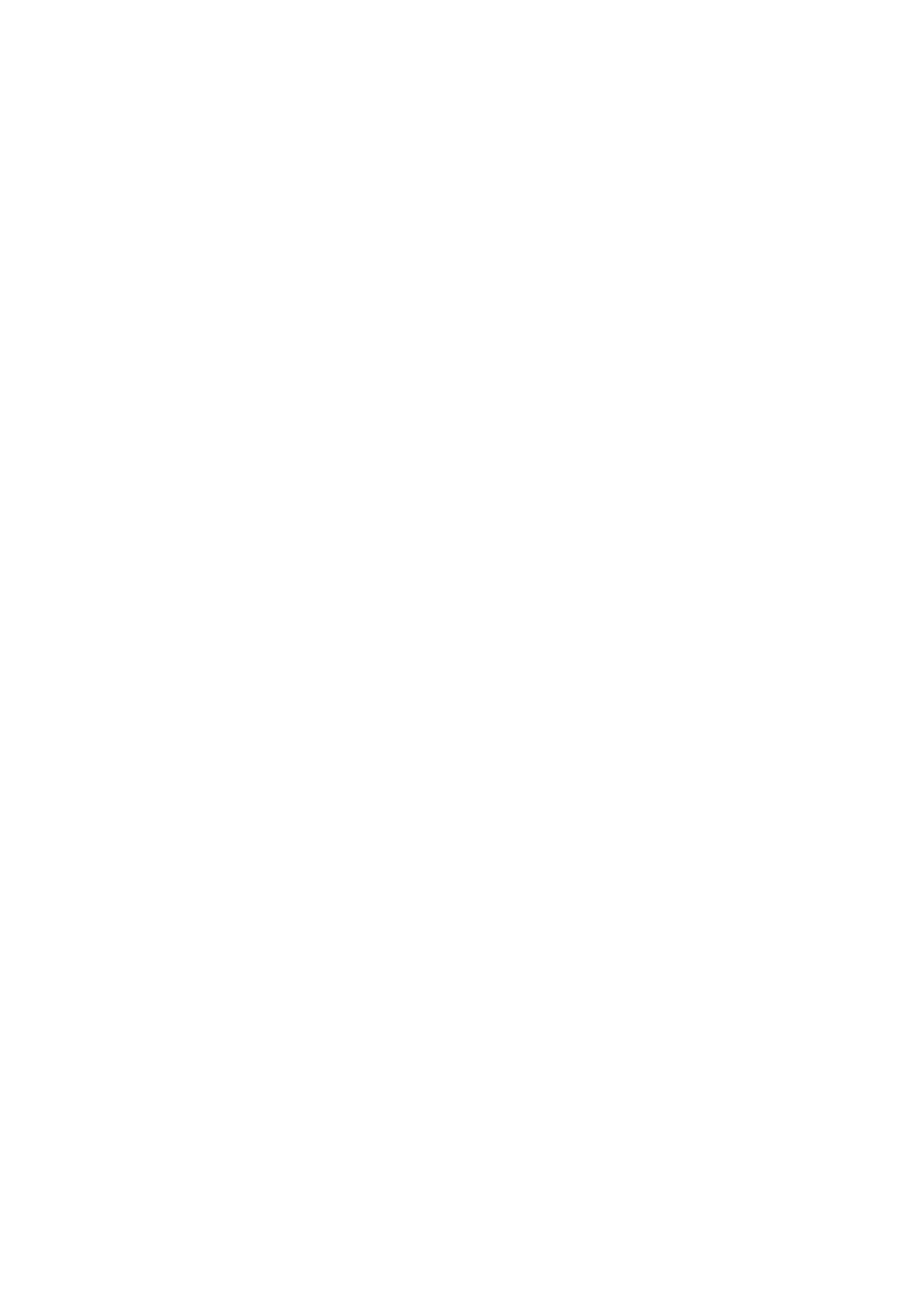



# **Information for Apricus Installers**

Inside this folder you will find:

| <b>Installation Information</b>                             | This sheet - take away<br>once commissioned                       |
|-------------------------------------------------------------|-------------------------------------------------------------------|
| <b>Open &amp; Closed Loop Plumbing</b><br><b>Schematics</b> | Leave these sheets in<br>the folder with the<br>controller manual |
| <b>Wiring Diagram</b>                                       |                                                                   |
| <b>Solar Controller Quick Setup Guide</b>                   |                                                                   |
| <b>Domestic System Information</b>                          | Put at front of folder for<br>customer to see                     |

**Installation Information**

- Ensure pipework is installed as per the **Plumbing Schematic**. N.B. It is important that there is NOT an isolation valve on the solar return line to ensure pressure can always be released through the cylinder during stagnation or in case of a fault with the pump or controller.
- $\checkmark$  All insulation exposed to sunlight should be wrapped in UV stable tape or painted.
- $\checkmark$  Ensure insulation is pushed hard against the collector.
- $\checkmark$  Wire the controller and hot water cylinder element/s as illustrated in the **Wiring Diagram**. Ensure that ripple / off-peak control is not active for the controller and pump circuit. Using the solar timer is the most efficient way of controlling the element and ensures maximum savings. Contact us if using an off-peak tariff for element control.
- $\checkmark$  Programme the controller according to the instructions in the **Quick Setup Guide** included. Refer to the manual or contact us for any further settings or fault finding.
- $\checkmark$  Check system operation by ensuring temperature increase in cylinder as pump circulates water from collector. It is normal for collector to remain at static temperature as heat is slowly drawn from collector.
- $\checkmark$  Put sheets back it to this folder and stick close to the cylinder or controller, using the tape on the back for future reference.

Contact us if you need any further technical guidance 07 312 3382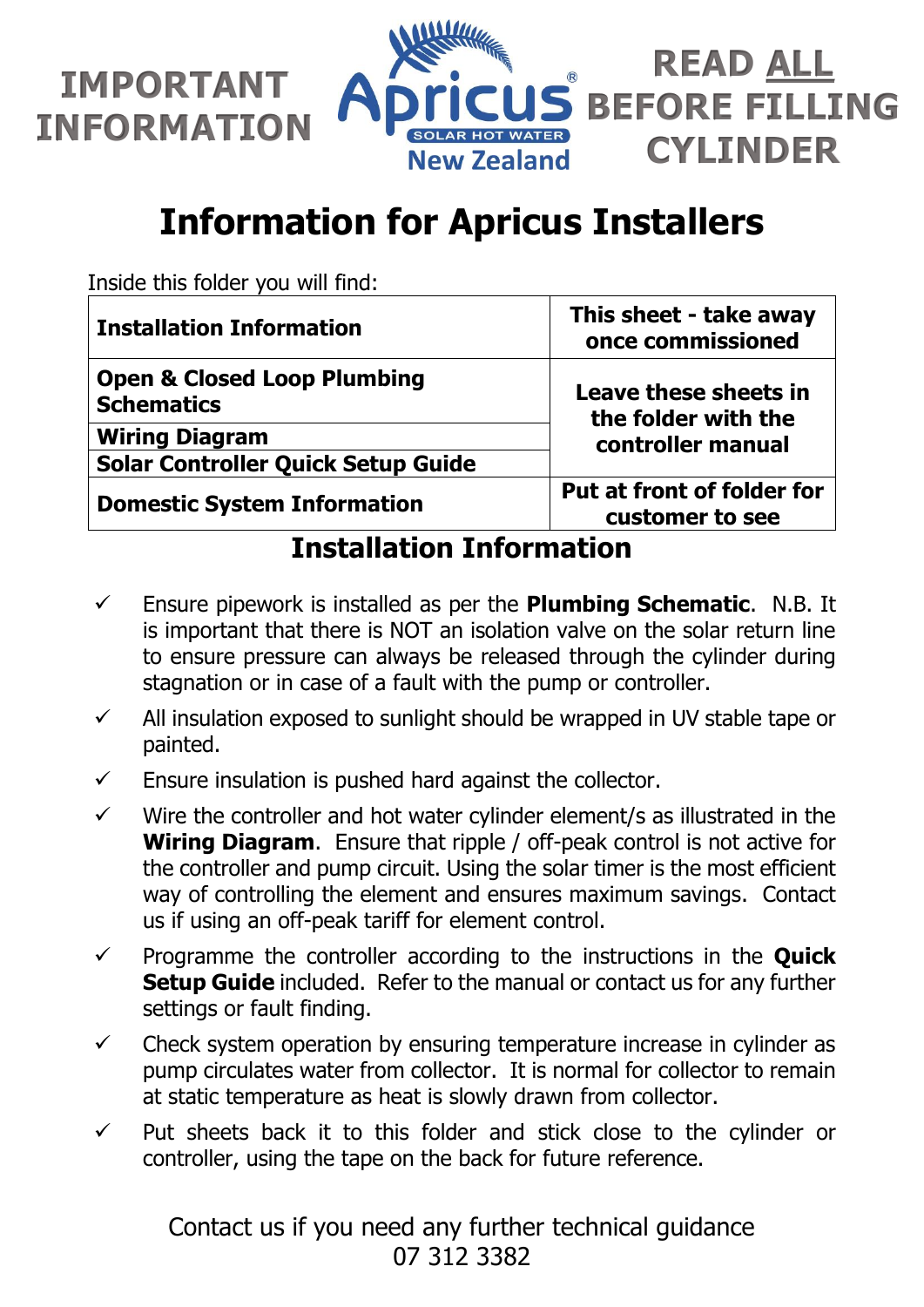

## **Solar Controller Quick Set Guide (AL E HE)**

The new AL E HE solar controller comes with a Commissioning menu for basic settings. The information for this is on the next two pages. All the other settings are pre-set at the factory to be standard for most systems. The timing of the boosting period for all systems should be checked, see below. For Closed Loop system installs there are a couple of additional settings to adjust after Boost Timer Settings.

For more detailed information refer to the controller manual or contact us.

#### **Boost Timer Settings:**

- 1. Commissioning menu will appear when first starting the controller. Set the **Time** and adjust **S Max** – Store Maximum Temperature – set to 5'C less than maximum cylinder temperature rating (Factory Setting 70'C).
- 2. Once commissioning is finished scroll through display till you cannot go further, press & hold down arrow for 3 seconds for adjustments below.
- 3. Scroll through display using down arrow until t1 O. This is time that electric boosting will turn on, adjust according to households need, Factory Setting 17:00.
- 4. Scroll on to t1 F. This is time that electric boosting will turn off, again adjust to households needs, Factory Setting 19:00.
- 5. Two more boost periods are available on t2 O / F and t3 O / F. This can be set for a morning boost if the cylinder is small for number of occupants or they are running out of hot water in the morning. Again, set for a short period, 1-2 hours.

#### **Closed Loop System Settings:**

Adjust these additional settings for Closed Loop Systems.

- 1. Scroll back up to OCF Antifreeze option and turn OFF, Factory Setting ON.
- 2. Scroll down to MEDT Antifreeze type and set to 1 (Propylene Glycol).
- 3. Scroll down to MED% Antifreeze concentration and set to concentration, usually 30%.

Contact us if you need any further technical guidance 07 312 3382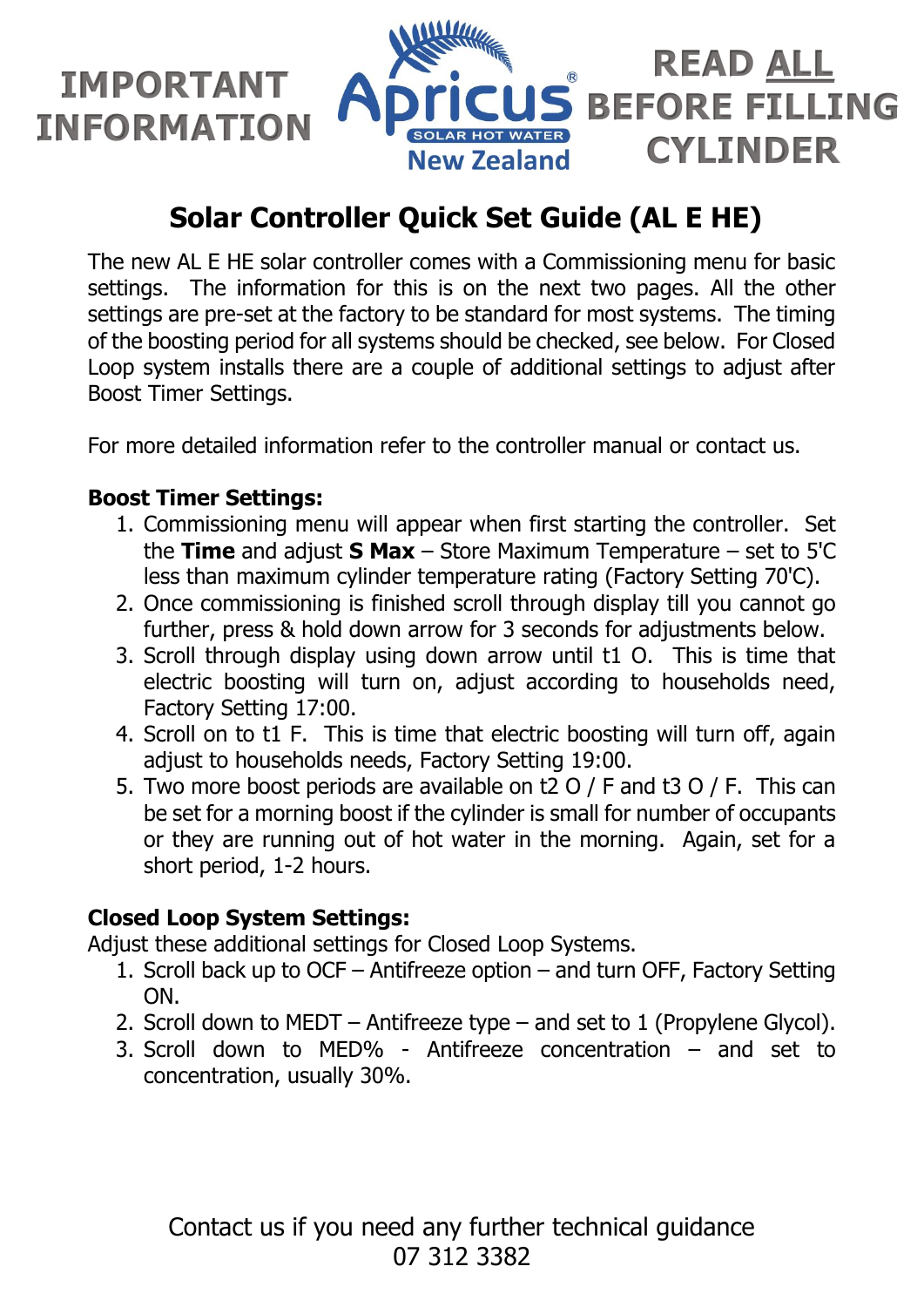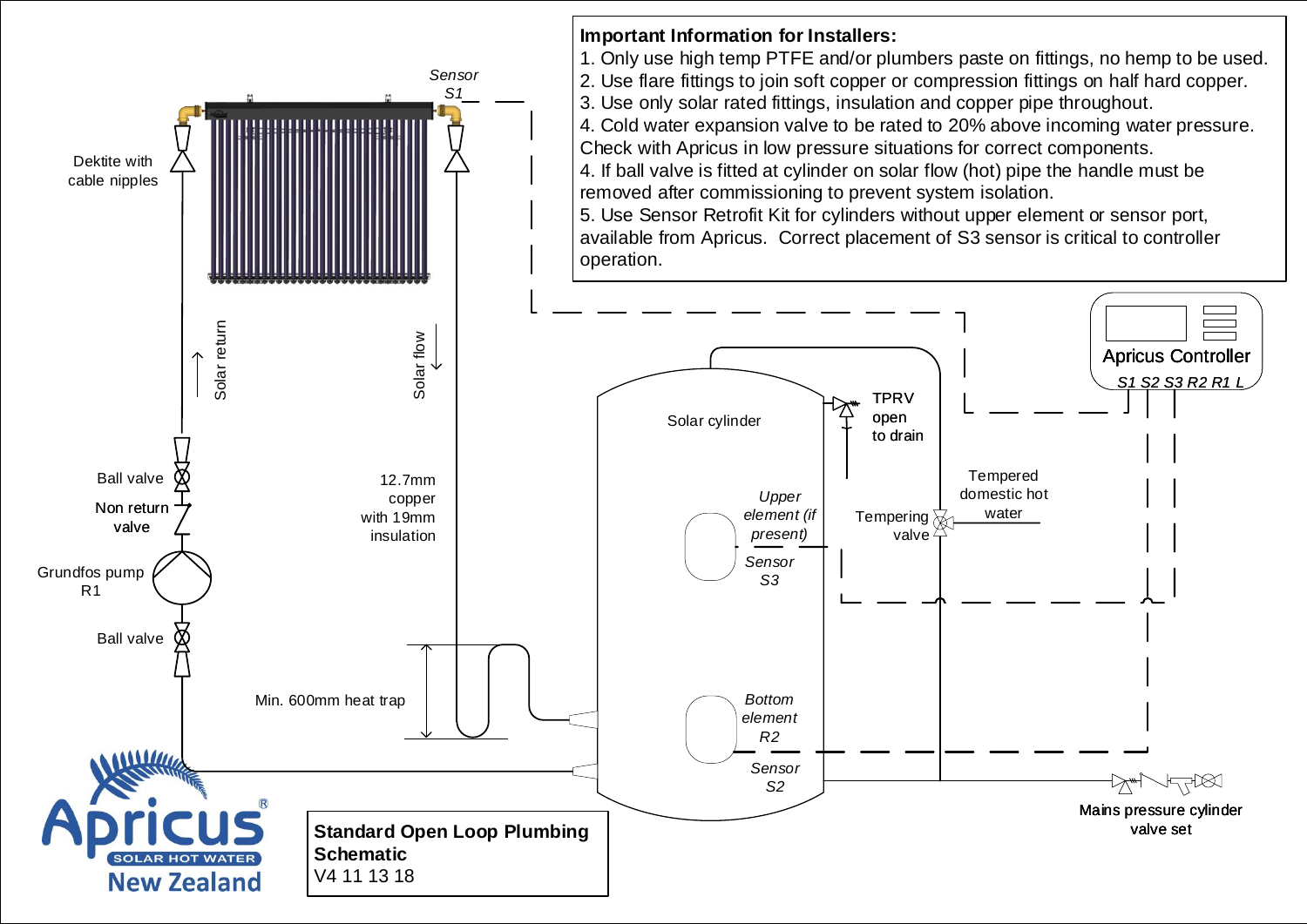